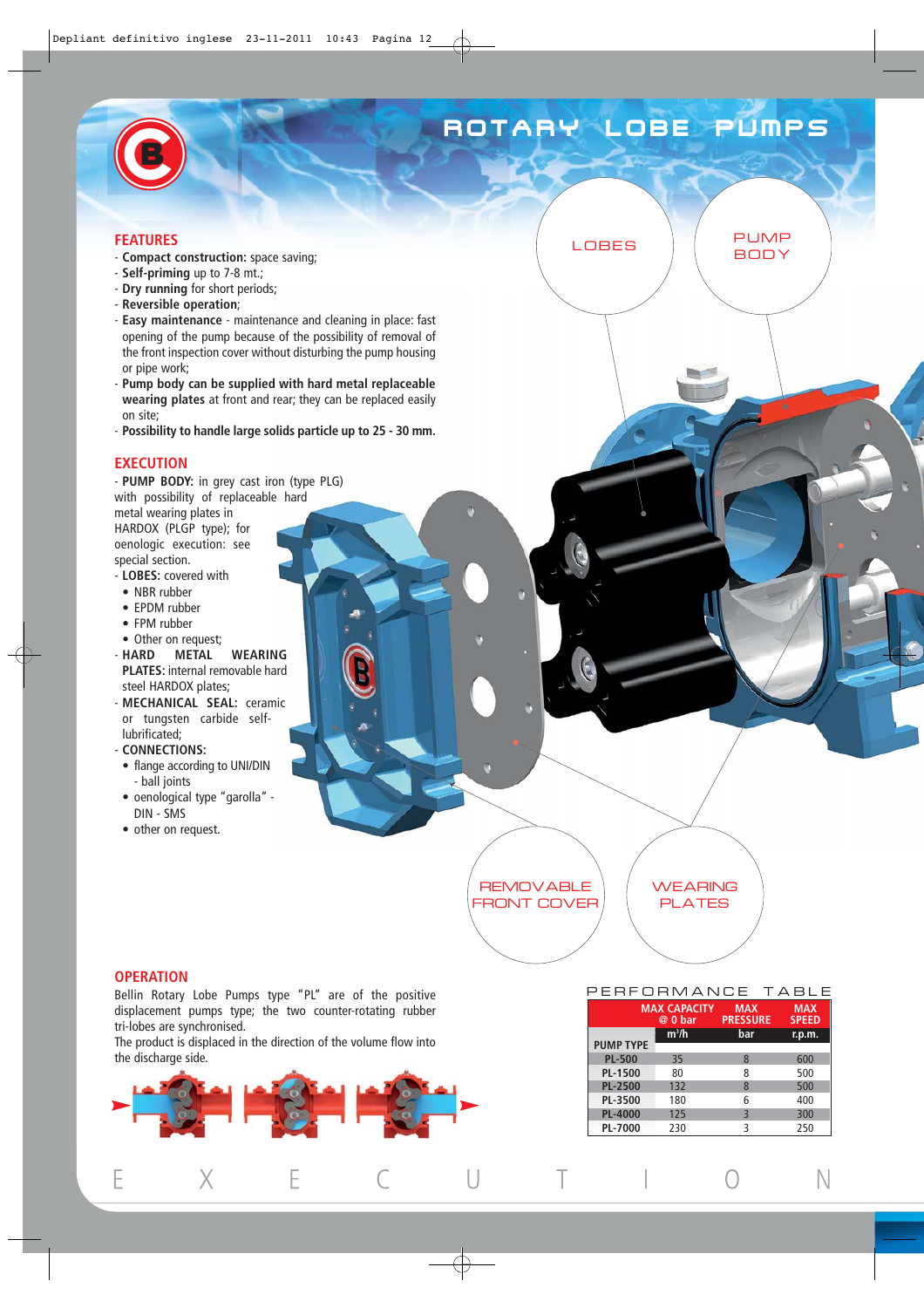## ROTARY LOBE PUMPS



#### **FIELDS OF APPLICATION**

**CERAMIC INDUSTRY:** to pump china slip, clay, fireclay, enamels, etc.

**BUILDING INDUSTRY:** to transfer unicellular cement, mortar of cement, cement/sand and water mixtures, bentonite, grout, lime compound, light concrete, etc.

**PAPER-MAKING INDUSTRY:** to pump starch paste, rag pulp, paper-mill mud, milk of lime, etc.

**MINING INDUSTRY:** to transfer mining water with various compositions, for flotation mud, grease, oils, etc.

**SHIPYARDS:** for brackish water, separation mud, separator feed, etc.

**FISH PROCESSING INDUSTRY:** for pumping small pieces of fish, press water and fish waste, concentrate.



RECOVERY OILS PLANT INSTALLATION ON TANK TRUCK WATER TREATMENT PLANTS

recovery olis. **USE IN POTENTIALLY EXPLOSIVE ATMOSPHERES ACCORDING**

**TO ATEX DIRECTIVE 94/9/EC** petrochemical, offshore platforms, distilleries, paint manufacturing, dyeing fabrics, etc.



Execution with simpla-belt variator drive

Execution with mechanical variable speed drive and pump in vertical

position

Execution with speed reducer

Execution with V-belt transmission

Execution with hydraulic motor

Execution with diesel engine with

speed gear

**DRIVES SYSTEM**

**AGRICULTURE:** to transfer sewage pigs and cattle, various swill, chemi-

cals and liquids product for the consolidation of land, sewage sludge, etc. **EXECUTION OENOLOGICAL:** see special section.

**SUGAR-REFINERIES:** to transfer sugary solutions, molasses, saturation and waste mud, thickened mud and milk of lime. **WATER TREATMENT PLANTS:** to feed centrifugal machines - press belts - filter presses; to meter milk of lime and flocculants,

to transfer primary mud, digested mud, waste water mud, waste lye, washing water, etc. For applications on **WASTE DISPOSAL TANKERS - TANK TRUCK**

DRIVES SYSTEM - APPLICATIONS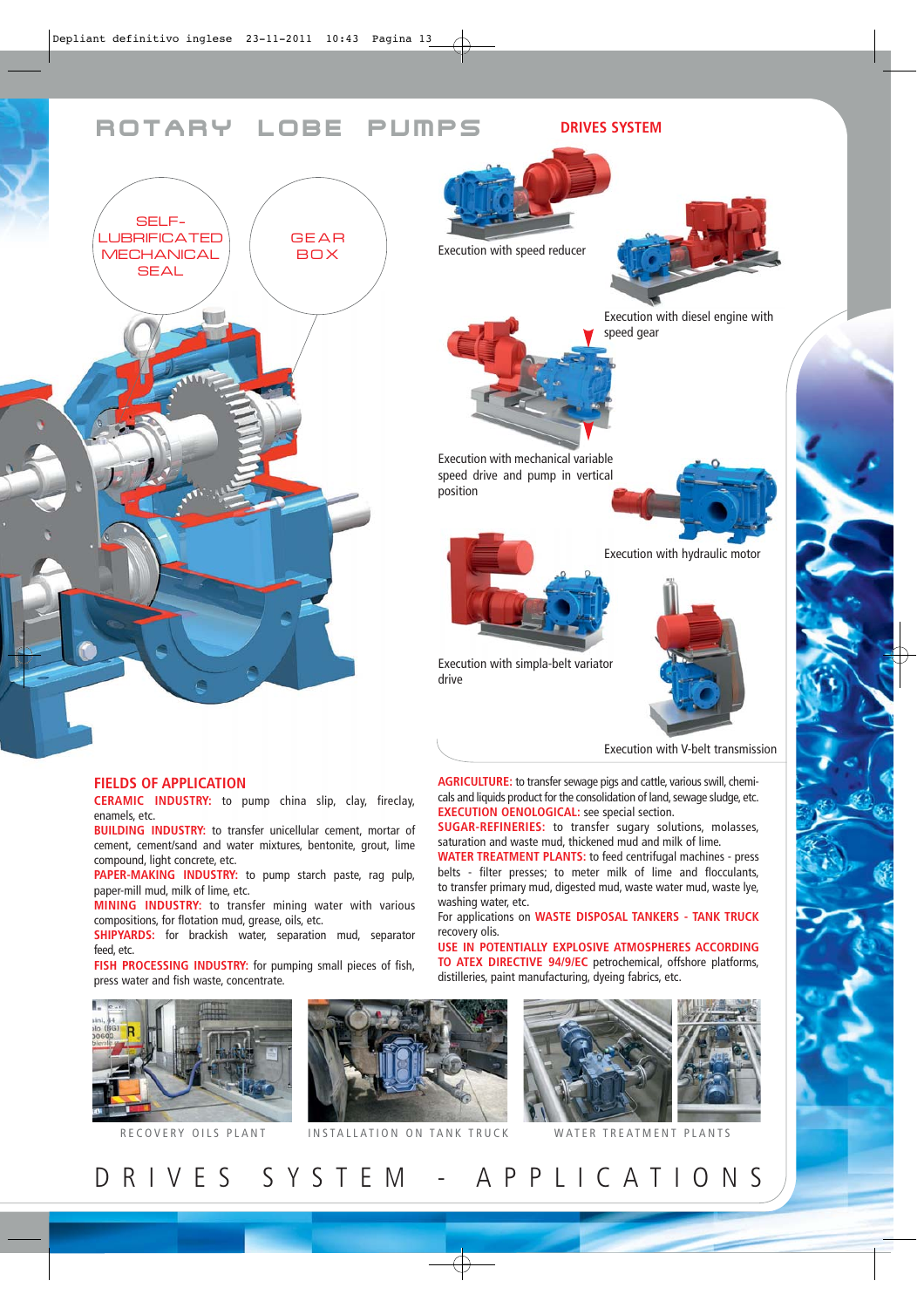## OLOGY PUMP

**THE BELLIN ECCENTRIC SCREW PUMPS** are used successfully for years in the oenological industry, olive oil and agro-alimentary. Thanks to its great versatility, eccentric screw pumps can be used in the "oenological" sector in many different ways: for pumping wine must for simples transfers, for filter replacement-feeding - filling operation etc.

In the "olive oil" sector have been successfully used for pumping olive paste (decanter feeding), humid olive residues, filtered and unfiltered oil, etc...

Execution with capacity from 10 to 1000 qli/h - pressure up to 6-14-24 bar.

Bellin eccentric screw pumps in **execution with hopper** and infeed screw are used, for the transfer of crushed grapes and fermented grapes. Also available with additional infeed paddles for pumping whole grapes or heavy fermented grapes.



Pump type TLS with paddle bridge-breaker for transfer of whole grapes-fermented grapes

**THE BELLIN ROTARY LOBE PUMPS** are used for transfer grapes - crushed grapes; to handle fermented grapes coming from the fermentation tanks.

Fixed executions for direct coupling to the infeed-conveyor or executions on trolley complete of inlet hopper.

Usable also without inlet hopper for transfer of wine, must, crushed grapes.



Pump type LTS dry running protection device (temperature probe in the stator)



Eccentric screw pump for transfer of wine - must - oil



Eccentric screw pump with variable speed drive and bypass against over-pressure

|                  |           |                               |                 |           | ROTARY LOBE PUMPS: PERFORMANCE TABLE |
|------------------|-----------|-------------------------------|-----------------|-----------|--------------------------------------|
|                  |           | CAPACITY PRESSURE SPEED POWER |                 |           | <b>OUTLET</b><br><b>CONNECTIONS</b>  |
|                  | t/h       | bar                           | r.p.m.          | <b>kW</b> | mm                                   |
| <b>PUMP TYPE</b> |           |                               |                 |           |                                      |
| <b>PLWX 4000</b> | $30 - 70$ | $\overline{3}$                | 140-190 5.5-7.5 |           | 120                                  |
| <b>PLWX 7000</b> | 50-140    | $2-3$                         | 100-140         | 11-15     | 120-150                              |



Rotary lobes pump type PL 7000 - fixed execution with inlet hopper



Pump-multipurpose PL 4000 for use down vertical fermentation tanks or coupled to infeed-conveyors

G

Υ

 $\Omega$ 

Rotary lobes pump type PL 4000 for pumping of whole grape



E

O

Rotary lobes pump type PL 4000 for transfer of winemust-crushed grapes

Ν

 $\Omega$ 

L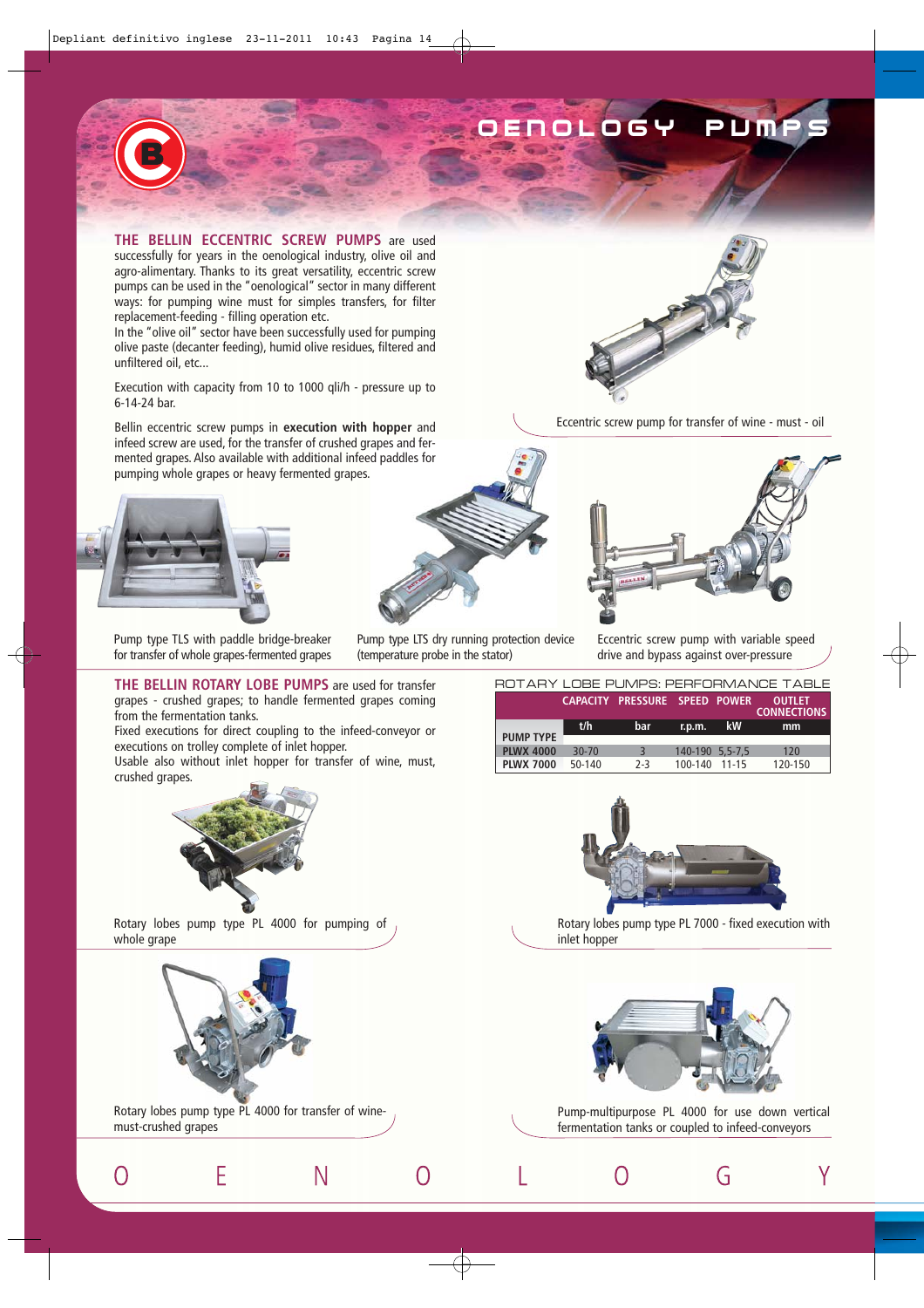### CUSTOM PUMPS





Eccentric screw pump with "raised" hopper



Eccentric screw pump with special hopper under tank



Eccentric screw pump with enlarged extra-hopper



Eccentric screw pump with hopper with one side open for connection to infeed conveyor



Eccentric screw pump with big suction connection for direct connection to tanks



Eccentric screw pump with special infeed paddles bridge breaker



Eccentric screw pump with hopper and special suction cover to be connected to silos



YOUR REQUIREMENTS BECOME REALITY THROUGH OUR EXPERIENCE